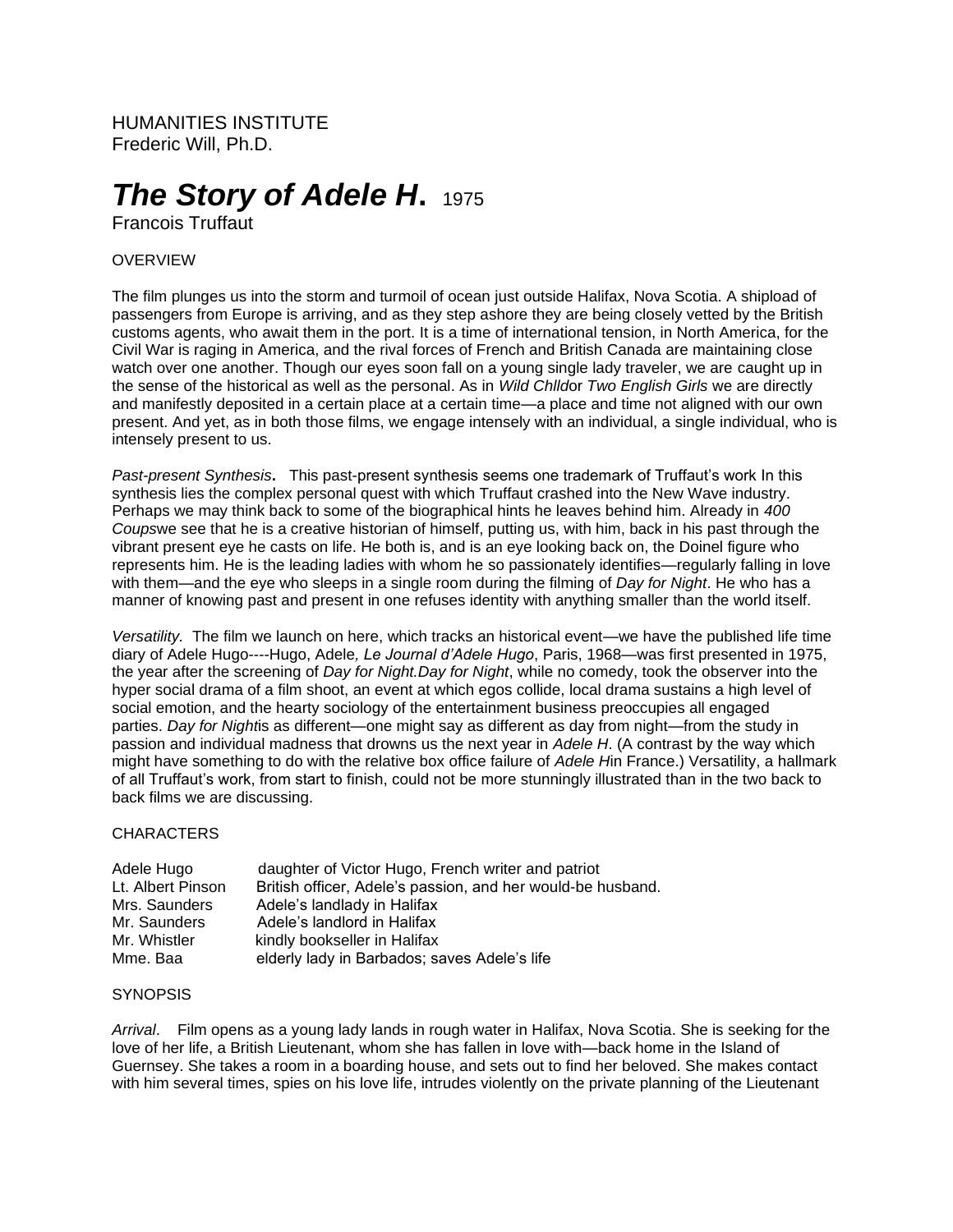and his fiancée, and, with increasing insistence, promotes the impression that she is married to the Lieutenant.

*Madness*. The unfolding of madness becomes devastating, to Adele, when the Lieutenant, who is plainly no longer interested in her—in fact dreads her—ships out to Barbados for his next assignment. In an increasingly obsessed state she follows him, by this time convinced that the two of them are married. In a torn gown, walking distractedly through the busy hot streets of Barbados, she hunts for her 'husband,' but when on one occasion she passes him she does not recognize him. The lieutenant, meantime, has made some efforts at repatriating the delusional woman, and with the precious help of a freed African slave she is reunited with her father in Guernsey.

## **STORY**

Romance. Adele, the daughter of Victor Hugo, was brought up on the island of Guernsey, where her father was in exile. In her teen age years she was stricken by an inescapable passion for a Lieutenant in the British Navy, who was stationed in Guernsey. He had not made any serious commitment to her—nor was he the type to settle down quckly—but he reciprocated her feelings.

Suffering. When he was transferred to Nova Scotia, as part of the British Canadian force on the Canadian East Coast, Adele followed the lieutenant, and soon—to put it through his eyes—became the bane of his life. She tracked him everywhere he went, sent him passionate love letters, wrote to her parents to provide money to settle Pinson's gambling debts, in fact told her parents—who disapproved of Pinson anyway—that she and the Lieutenant were married. The Lieutenant himself, now long regretting that he once spoke to Adele about marriage, does all he can to turn her away. Incrementally she attacks him with outrages, designed to fetter him. A single example makes the point. The lieutenant is engaged to be married to a Halifax girl, and Adele, fully informed of the details of the plan, puts a pillow inside her blouse, to make herself look pregnant, and announces, to the girl's father, that she, Adele, is carrying the Lieutenant's infant. Noteworthy assistance, in Halifax, comes from Mr.and Mrs. Saunders, well intentioned landlords, the careful bookseller, Mr. Whistler, who keeps an eye on her. Miraculously she makes it through this difficult period.

Indifference For the most part, even in face of such outrages, the Lieutenant is indifferent to Adele, for he has not, from the time of Guernsey on, been in love with her. It might be said that the world at large is surprisingly content to let Adele alone, travelling unaccompanied and without an official mission, at a time of political turmoil.

Collapse. When Pinson ships out to Barbados, he does so as engaged to another woman, and Adele cannot fail to see that he is abandoning her. She follows him to his new assignment, in the teeming central streets of the capital of Barbados. By this stage—for she passes Pinson in the street without recognizing him—she cannot even concentrate on her quest. At the end of her rope, shabbily dressed though In a once beautiful gown, she falls flat on her face in the market place. She is pulled to her feet by a large ex-slave mamma, who cares for Adele while helping her with the protocols of identity necessary for the return to France.

Denouement. It is at this point, in fact, that the Lieutenant has become worried about Adele's condition, and is ready to intervene on her behalf. Between them, Pinson and Mamma Baa help Adele to return to Guernsey and France. Adele is placed, by her father, in the Asylum of Saint-Mandé, where for the next forty years she lives in relative comfort, gardening, playing the piano, and keeping up with her journal entries.

## **THEMES**

Romance The starting point, of this romantic tragedy, is the affection that draws together Adele on Guernsey, where she is a young teen ager, and Lieutenant Pinson, a British naval officer stationed on the island. Shall we call this stage puppy love?

Passion Sometime before Lieutenant Pinson leaves Guernsey, he and Adele fall in love. There is talk of marriage, between them, and what she hears will remain unforgettable to her. But not to him. He is a